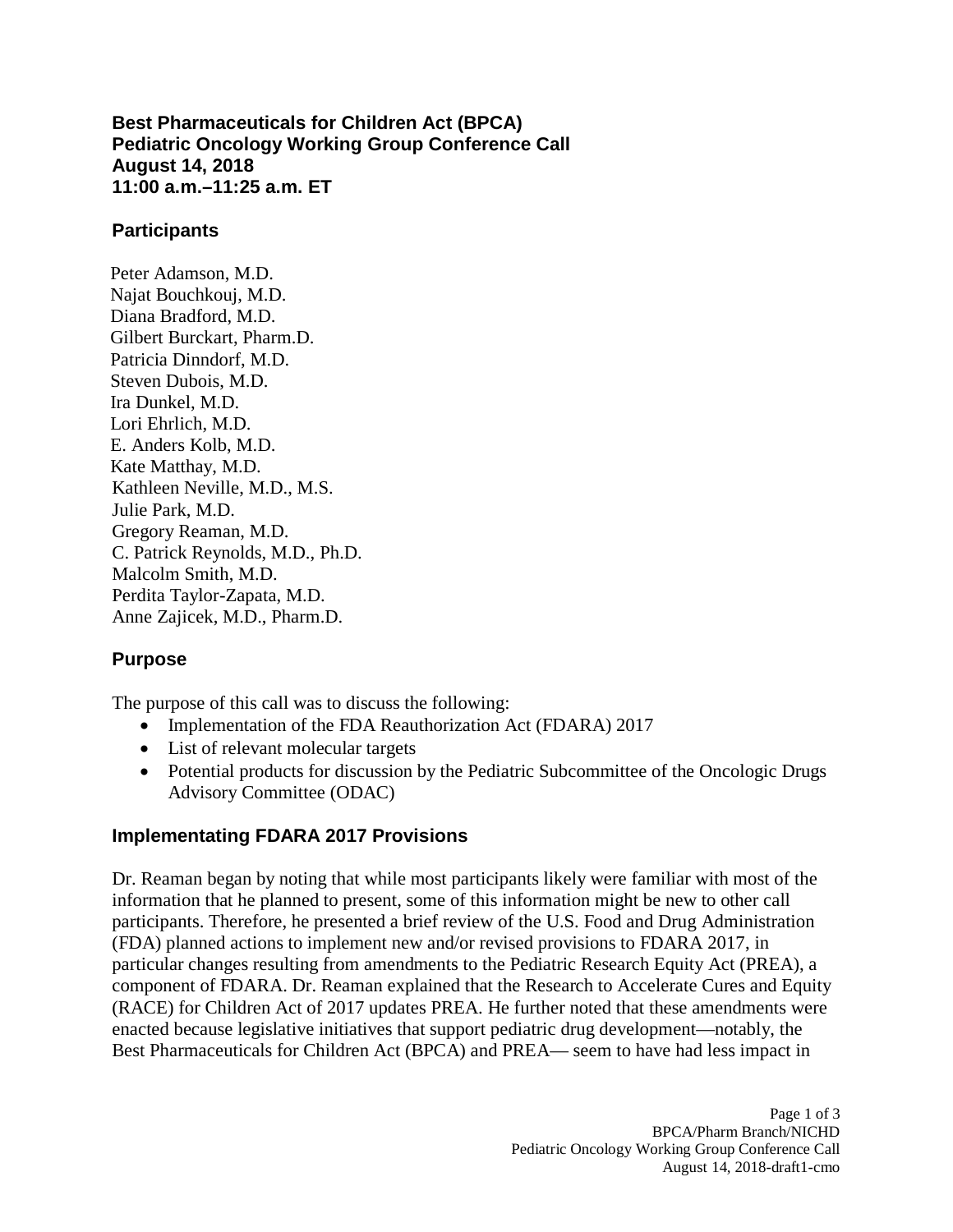incentivizing drug studies in oncology than in other clinical areas. To date, no oncology drug has triggered PREA oversight.

Dr. Reaman briefly reviewed key elements of PREA compared with BPCA. He pointed out that that while PREA requires mandatory studies; those studies are based on indications, whereas BPCA supports voluntary studies with incentives. In addition, until now, under PREA, orphan indications have been exempt. Under the RACE for Children Act, the FDA must now require pediatric assessments when molecular targets of drugs under FDA review are substantially relevant to pediatric cancers.

Dr. Reaman emphasized that the elimination of the orphan exemption for pediatric studies for cancer drugs is a major change resulting in a number of subsequent actions. In addition, under FDARA 2017, the FDA is now required to develop, maintain, and publish a list of "relevant" molecular targets. He noted that the intent is to keep the definition of molecular targets broad, to ensure regulatory flexibility without limiting FDA authority. FDA has been working with the National Cancer Institute (NCI) and other constituent agencies, to maintain and develop processes for regularly updating the molecular targets list, currently posted on the FDA/Oncology Center of Excellence (OCE) website. Under FDARA 2017, the FDA also is mandated to convene open public meetings to elicit additions to the list. Dr. Reaman noted that the FDA already has conducted several public meetings, the most recent during the Pediatric Subcommittee of ODAC meeting in June 2018. He explained that during that meeting, participants discussed considerations for application of the target lists, as well as processes for prioritizing these agents. Participants also discussed processes for fostering international collaboration/coordination to avoid, or minimize duplication of effort or confusion among domestic and international health agencies.

Dr. Reaman explained that no regulatory decisions have been finalized as yet. At this time, the emphasis is on accelerating appropriate initial pediatric evaluations, rather than on increasing the number of pediatric Phase 1 studies. He explained that the FDA is alerting sponsors of these new conditions and requirements, and that an initial pediatric study plan must be submitted before submission of a New Drug Application.

He noted that the FDA is considering options for fostering scientific discussion among internal and external stakeholders, including expanding monthly international cluster calls, as well as international strategy forums. He mentioned that the FDA had opened a *Federal Register* public docket to invite comment from the public, as well as from sponsors on additions to or deletions from the published lists. Dr. Reaman also noted that the Agency is assessing ways to establish a framework to define and classify pediatric "relevance" for current and future molecular targets.

# **Potential Products for Discussion by the Pediatric Subcommittee of the ODAC**

Dr. Reaman next asked call participants for their input regarding products that they would recommend for presentation and discussion at upcoming sessions of the Pediatric Subcommittee of the ODAC. He noted that BXQ-350, sponsored by Bexion Pharmaceuticals, presents some encouraging results that might warrant further discussion. Dr. Reaman explained that the product